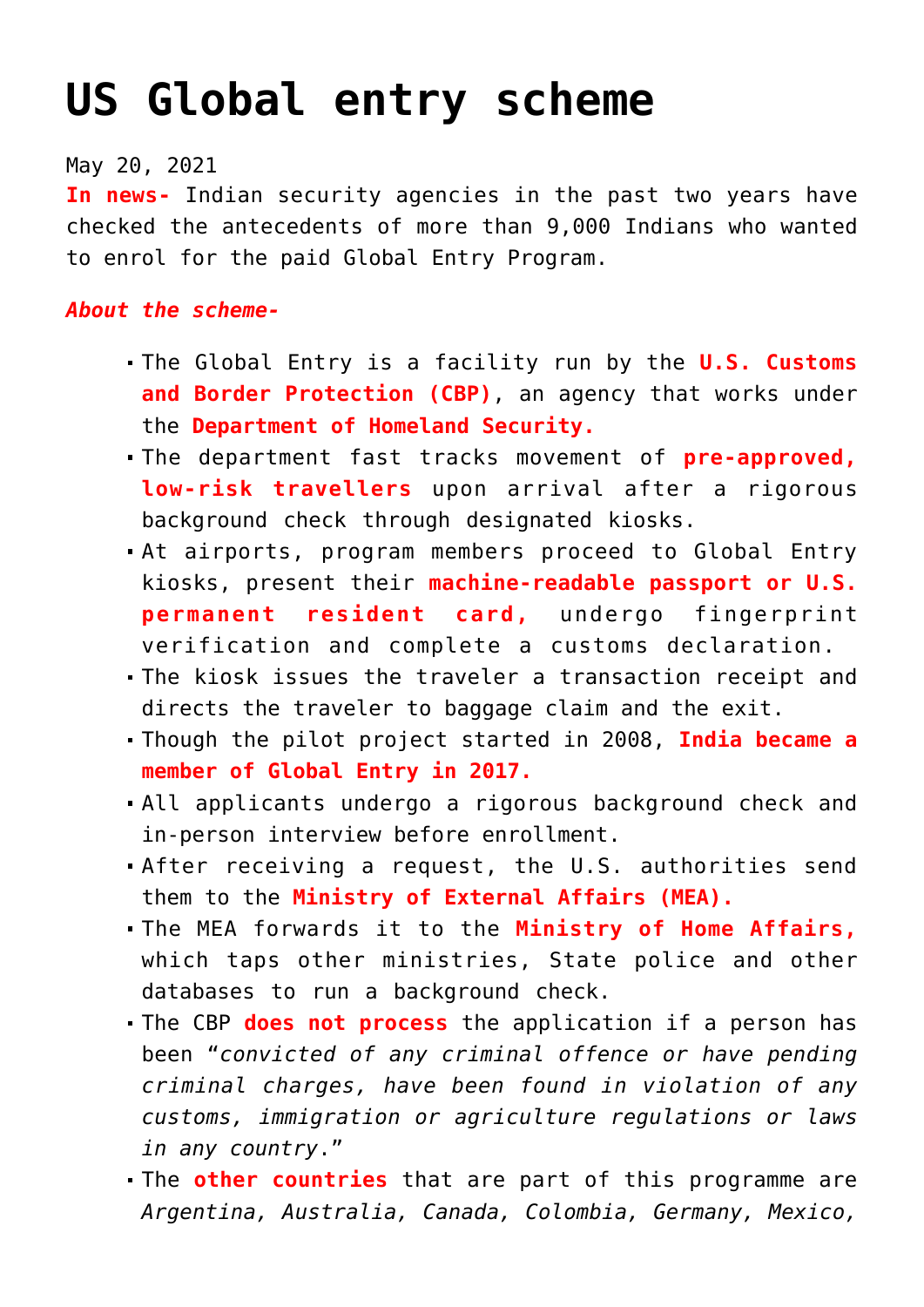*New Zealand, Panama, Republic of Korea, Singapore, Switzerland, Taiwan and the United Kingdom.*

- The **Crime and Criminal Tracking Network and Systems (CCTNS)** is being used in India for antecedent verification for Global Entry.
- This is **not a public service** open to all the Indian citizens.

## *CCTNS-*

- *CCTNS*, is a project under Indian government for creating a comprehensive and integrated system for effective policing through e-governance.
- The project is implemented by the **National Crime Records Bureau (NCRB).**
- The concept of CCTNS was **first conceived in 2008** by the then Home Minister (P.Chidambaram), in the aftermath of 2008 Mumbai attacks.
- This was then **approved by the Cabinet Committee on Economic Affairs (CCEA)** in 2009.
- A **pilot phase of the project was launched on 4 January 2013** by the then Home Minister Sushilkumar Shinde.
- It **aims to** integrate all the data and records of crime into a **Core Application Software (CAS),** which is presently spreading across 28 states and 9 union territories of India.
- CAS was developed by the Bangalore based IT firm, Wipro.
- The Project will **interconnect about 15000 Police Stations and additional 5000 offices** of supervisory police officers across the country.
- It will **digitize data** related to FIR registration, investigation and charge sheets in all police stations.
- It would help in developing a **national database of crime and criminals.**
- The total outlay for the project is 2000 crore rupees, and also includes Operation and Maintenance phase for